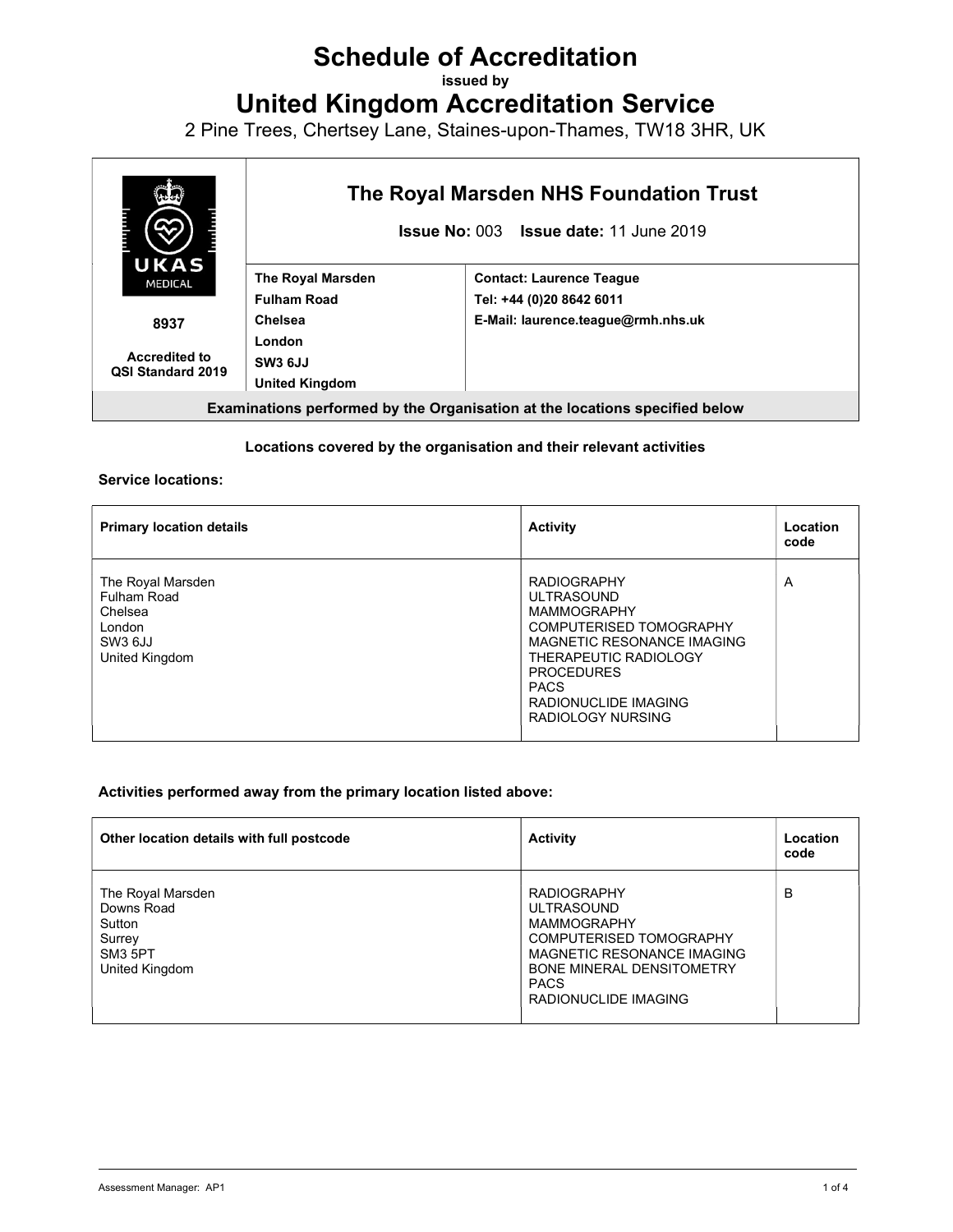

### Schedule of Accreditation issued by

United Kingdom Accreditation Service

2 Pine Trees, Chertsey Lane, Staines-upon-Thames, TW18 3HR, UK

# The Royal Marsden NHS Foundation Trust

Issue No: 003 Issue date: 11 June 2019

Examinations/Procedures performed by the Organisation at the locations specified

#### DETAIL OF ACCREDITATION

| Activity                             | Type of Examination/Procedure<br>Performed                                                                                                                                                     | Equipment/Techniques used                                                                                                                                     | Location<br>Code |
|--------------------------------------|------------------------------------------------------------------------------------------------------------------------------------------------------------------------------------------------|---------------------------------------------------------------------------------------------------------------------------------------------------------------|------------------|
| Radiography                          | Direct digital radiography<br>Computed radiography<br>Dental radiography<br>Fluoroscopy (Departmental)<br>Angiography - diagnostic<br>Angiography - interventional<br>Paediatrics<br>Reporting | Siemens Arcadic Orbic<br>Kodak K8000 OPG<br>Siemens Artis Zee Ceiling Angio<br>Siemens Syngo X-WP VB13<br><b>Siemens Axiom Luminos</b><br>GE Optima XR220 x 2 | A                |
| <b>Ultrasound</b>                    | <b>General Ultrasound</b><br>Interventional ultrasound<br>Vascular ultrasound<br>Gynaecological ultrasound                                                                                     | GE Logiq S8 R3<br>GE Logiq E9                                                                                                                                 | A                |
| <b>Mammography</b>                   | <b>Ultrasound reporting</b><br>Diagnostic mammography<br>Interventional procedures<br>Mammography reporting                                                                                    | GE Sensographe DS<br>Hologic Tomosynthesis                                                                                                                    | A                |
| Computerised<br>Tomography           | General CT<br>Interventional CT                                                                                                                                                                | Siemens Somatom Definition Flash<br>Siemens Somatom Definition Edge                                                                                           | A                |
|                                      | <b>CT Reporting</b>                                                                                                                                                                            |                                                                                                                                                               |                  |
| <b>Magnetic Resonance</b><br>Imaging | <b>General MRI</b><br>Neuro MRI<br><b>MRI Reporting</b><br><b>Breast MRI</b>                                                                                                                   | Siemens Aera 1.5T<br>Siemens Skyra 3T                                                                                                                         | A                |
| <b>PACS</b>                          | Viewing, electronic storage,<br>reporting and retrieval of<br>diagnostic images                                                                                                                | Sectra PACS<br>Carestream RIS<br>Hermes                                                                                                                       | A                |
|                                      |                                                                                                                                                                                                |                                                                                                                                                               |                  |
|                                      |                                                                                                                                                                                                |                                                                                                                                                               |                  |

Accredited to QSI Standard 2019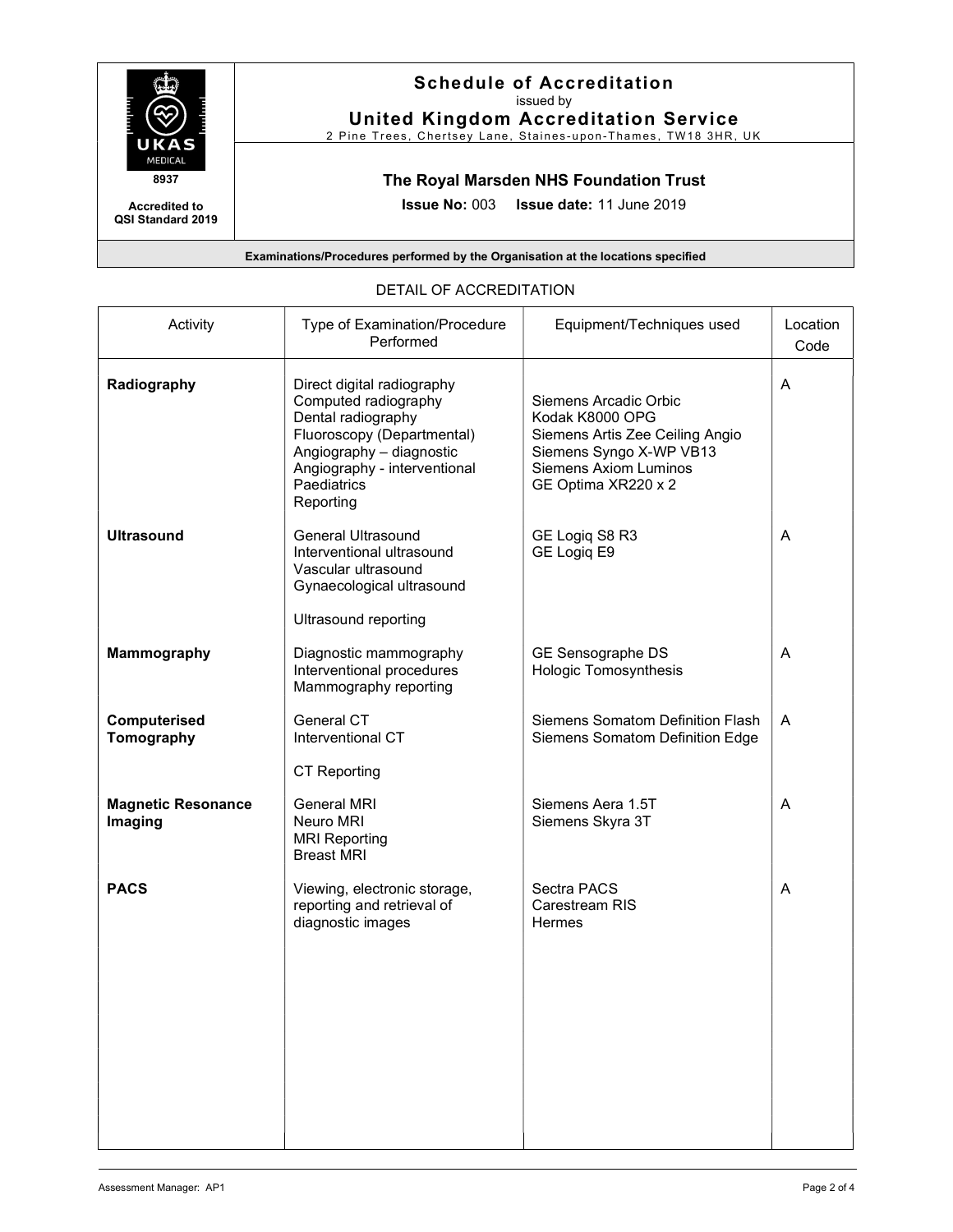

Accredited to QSI Standard 2019

### Schedule of Accreditation issued by

United Kingdom Accreditation Service 2 Pine Trees, Chertsey Lane, Staines-upon-Thames, TW18 3HR, UK

# The Royal Marsden NHS Foundation Trust

Issue No: 003 Issue date: 11 June 2019

Examinations/Procedures performed by the Organisation at the locations specified

| Activity                                          | Type of Examination/Procedure<br>Performed                                                                                                                                                                                                                                                                                                                                     | Equipment/Techniques used                                                         | Location<br>Code |
|---------------------------------------------------|--------------------------------------------------------------------------------------------------------------------------------------------------------------------------------------------------------------------------------------------------------------------------------------------------------------------------------------------------------------------------------|-----------------------------------------------------------------------------------|------------------|
| <b>Radionuclide Imaging</b>                       | <b>SPECT PET/CT</b><br><b>Breast Scans</b><br>Cardiac Scans<br>Lung/VQ scans<br>GI scans/Gland scans<br>Liver scans<br>Renal scans<br>Bone scans<br>Endocrine scans<br>Infection scans<br>Paediatrics<br>18F FDG imaging<br>18F Choline imaging<br>68Ga- Dotatate imaging<br>68Ga PSMA Inaging<br>Melanoma, Head and Neck,<br>Vulva scans<br><b>Nuclear Medicine Reporting</b> | Philips Brightview XCT<br>Siemens Biograph Horizon                                | A                |
| <b>Therapeutic Radiology</b><br><b>Procedures</b> | Vascular<br>Renal<br><b>Biliary</b>                                                                                                                                                                                                                                                                                                                                            | Siemens Axiom Luminos                                                             | A                |
| <b>Radiology Nursing</b>                          | <b>Interventional Examinations</b>                                                                                                                                                                                                                                                                                                                                             | Assisting with procedures                                                         | A                |
| Radiography                                       | Direct digital radiography<br>Computed radiography<br>Fluoroscopy (Departmental)<br>Paediatrics<br>Reporting                                                                                                                                                                                                                                                                   | GE AMX-4+<br>GE AMX 220 Optima<br>Siemens Luminos Carestream<br>Directview DR7500 | B                |
| <b>Ultrasound</b>                                 | <b>General Ultrasound</b><br>Interventional ultrasound<br>Vascular ultrasound<br>Gynaecological ultrasound<br>Paediatric ultrasound<br><b>Ultrasound reporting</b>                                                                                                                                                                                                             | GE Logiq P5<br>GE Logiq E9<br>Toshiba                                             | B                |
| Mammography                                       | Diagnostic mammography<br>Interventional procedures<br>Mammography reporting                                                                                                                                                                                                                                                                                                   | <b>Hologic Tomosynthesis</b><br><b>GE Senograph</b>                               | B                |